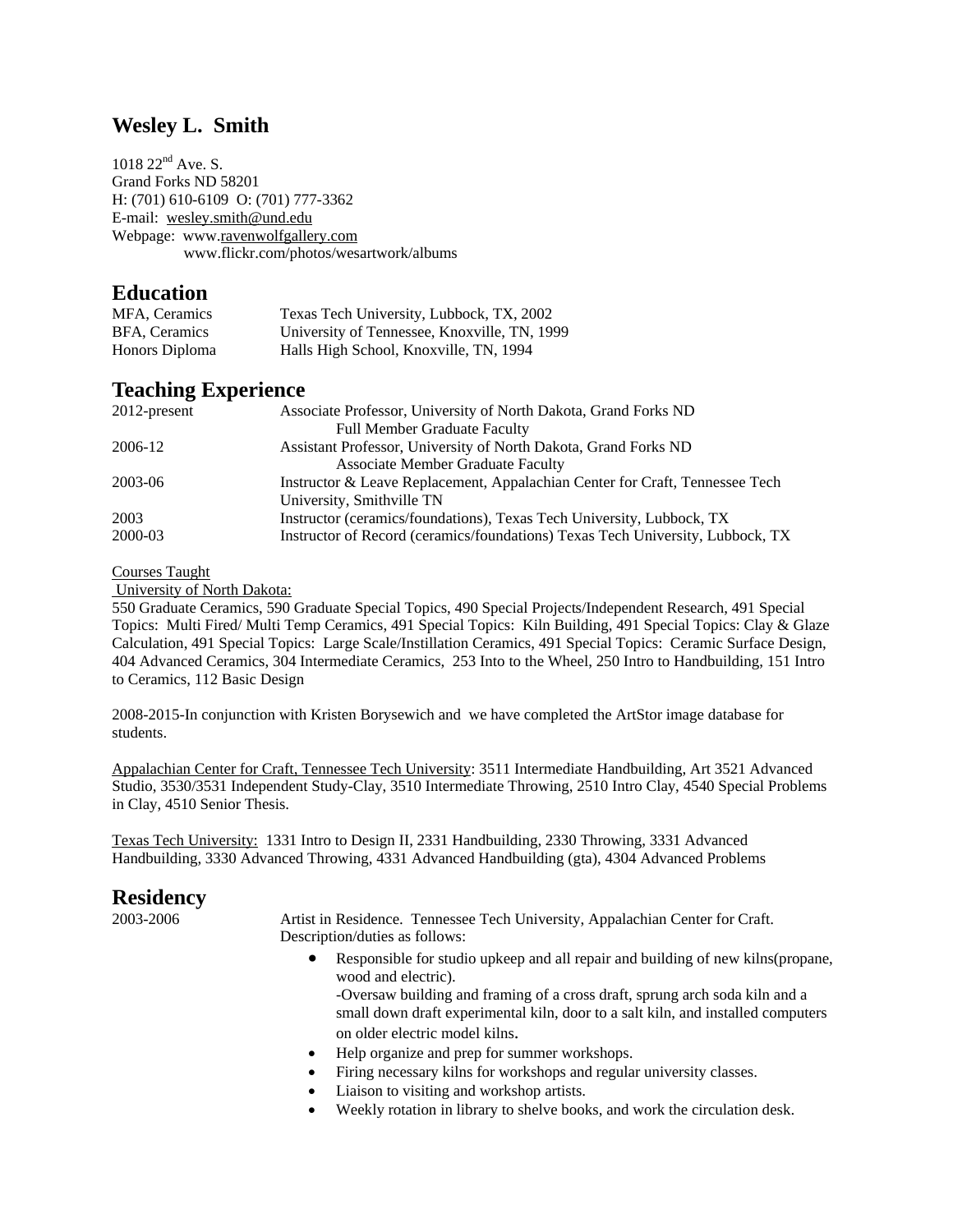- Teach classes when professor is unable to attend or is away giving workshops himself
- Daily: Walk the studio keeping appropriate safety gear near the appropriate tools, daily discussions with students, keeping watch on the kilns and who is using them.
- Weekly: Keeping kiln shelves clean and furniture organized, sinks and cabinets clean, monitoring of glaze material bins, refilling glaze material bins, checking inventory, keeping sales gallery appraised of chemicals which need to be ordered, checking for empty glaze buckets and remixing glaze, monitoring slips and keeping them mixed.
- Bi-Weekly: Cleaning the floor in the main ceramics room, keeping bats and ware boards and carts organized, keep cones and kiln wash by kilns.
- Monitoring ceramics inventory, ordering and restocking.
- Yearly: Placing large bulk order for ceramic materials for the sales gallery and ceramic studio (approx. 60,000 to 90,000 lbs.) to supply the studio for the next year. Spend remainder of yearly budget on new equipment.

### **Technical Experience**

| 1992-present  | Maintain personal off campus studio                                                                                                            |
|---------------|------------------------------------------------------------------------------------------------------------------------------------------------|
| 2006-presenet | Responsible for all technical, managerial and facility responsibilities (ceramics Area).                                                       |
|               | University of North Dakota, Grand Forks, ND                                                                                                    |
| 2003-06       | All studio responsibilities listed above under Residency, Appalachian Center for Craft,                                                        |
|               | Smithville TN                                                                                                                                  |
| 2001-2002     | Executed purchasing, inventory and stocking at Texas Tech Univ. for ceramics as well as<br>training of my replacement personnel for purchasing |
| 1999-2002     | Studio Technician (ceramics) Texas Tech University, Lubbock, TX                                                                                |
|               |                                                                                                                                                |

Related Interests/Abilities: Competent in computer & switch controlled electric kilns/repair, studio safety & ergonomic operations, hand tool and power tool operation, welding/fabrication, can work in fuse and breaker boxes, able to pipe/install gas kilns, kilnbuilding, salt firing, soda firing, wood firing, electric lowfire and midrange firing, cone 6 reduction and soda, cone 2 salt fuming, cone 10 reduction, raku firing, sawdust firing, MZ Toner Print System. Strong interest in pop culture and how it influences contemporary art.

### **Related Experience/Professional Development**

| 2013      | Attended Brendan Tang Workshop/Lecture, University of Manitoba Mar. 9th                         |
|-----------|-------------------------------------------------------------------------------------------------|
| 2012      | Attended Jun Kaneko Lecture, Minneapolis Institute of the Arts and Jun Kaneko's "Regis          |
|           | Masters Exhibition," Northern Clay Center                                                       |
| 2011      | Attended Hobson's training in preparation for becoming Art and Design Graduate                  |
|           | Director.                                                                                       |
|           | Attended 1000 Miles Apart at University of Manitoba. Lectures by Paul Matheiu.                  |
|           | Lectures and Demonstrations by John Balistreri (rapid prototyping with clay 3d printing),       |
|           | Virginia Scotchie and Rory MacDonald                                                            |
|           | Attended Deborah Swartzkoph workshop, University of Manitoba, Winnipeg, Canada.                 |
| 2010      | Attended workshop at University of Manitoba (Nov. 8 <sup>th</sup> ) by Julie York, professor at |
|           | NSCCD, which covered prototyping methods for clay production, plaster work and                  |
|           | plaster sledging.                                                                               |
|           | Attended a workshop at Bemidji State University by Simon Levin where he did throwing            |
|           | demonstrations and had a woodfired ceramics lecture.                                            |
| 2009      | "Mastering Grade Book in Blackboard," workshop at UND offered through CILT                      |
| 2008      | Enrolled in a workshop at Arrowmont School of Arts and Crafts taught by Michellena              |
|           | Walsh.                                                                                          |
|           | "1000 Miles Apart" conference Regina Canada                                                     |
| 2007-2008 | Alice T. Clark Mentorship Program participant, mentors: Donald Miller(prof. ceramics)/          |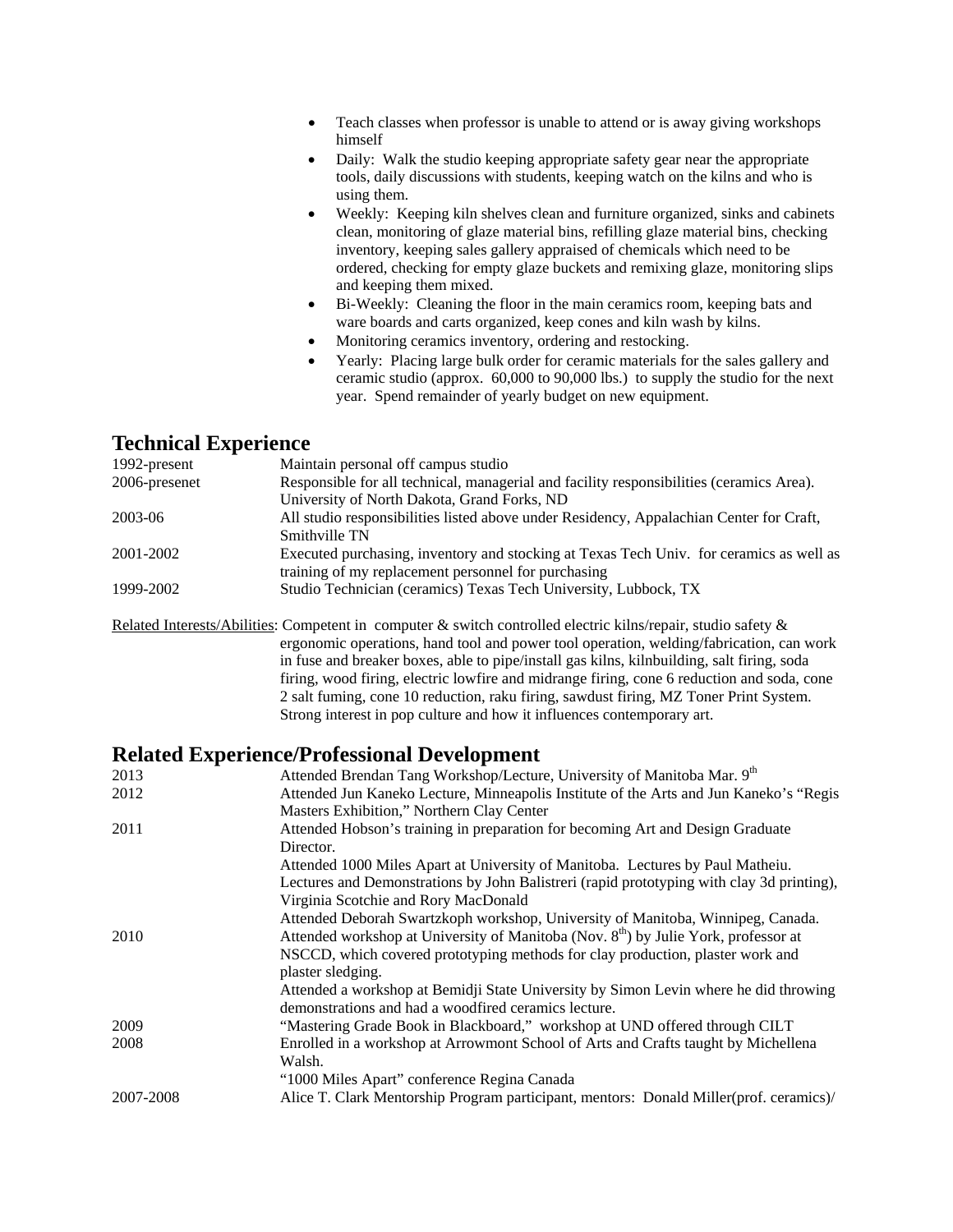| 2007                   | Michael Meyer(A&S Univ. Advancement Officer).<br>"Introduction to Blackboard," workshop at UND offer through CILT.<br>Traveled to Frazee-Vergas area in Minnesota to help Alum Jim Ulmer build his "flat top"<br>style kiln.<br>Participated in UND "Welcome" trip and bus tour on North Dakota (2 <sup>nd</sup> leg) with<br>President Kupchella and other new UND faculty. |
|------------------------|------------------------------------------------------------------------------------------------------------------------------------------------------------------------------------------------------------------------------------------------------------------------------------------------------------------------------------------------------------------------------|
| 2006                   | Attended U2 class at UND covering use of Blackboard software for teaching purposes,<br>received certificate, Nov.                                                                                                                                                                                                                                                            |
|                        | Participated in UND "Welcome" trip $(1st \text{ leg})$ and bus tour on North Dakota with<br>President Kupchella and other new UND faculty.                                                                                                                                                                                                                                   |
| Summer-Fall 1999       | Personal studio assistant to Juan Granados.                                                                                                                                                                                                                                                                                                                                  |
| 1993-1996              | Took multiple classes at Arrowmont School of Arts                                                                                                                                                                                                                                                                                                                            |
|                        | and Crafts with Lana Wilson, Dan Anderson, Mary Barringer.                                                                                                                                                                                                                                                                                                                   |
| Intermittent 1995-1999 | Worked for Jim Coffelt at First Impressions Pottery and Wood.                                                                                                                                                                                                                                                                                                                |
|                        | Opened and closed store daily                                                                                                                                                                                                                                                                                                                                                |
|                        | Loaded and fired kilns<br>$\bullet$                                                                                                                                                                                                                                                                                                                                          |
|                        | Worked desk, books, and cashier<br>٠                                                                                                                                                                                                                                                                                                                                         |
|                        | Studio production potter<br>٠                                                                                                                                                                                                                                                                                                                                                |
|                        | Helped construct & fine tune wood kiln                                                                                                                                                                                                                                                                                                                                       |
|                        | Studio tech<br>$\bullet$                                                                                                                                                                                                                                                                                                                                                     |
|                        |                                                                                                                                                                                                                                                                                                                                                                              |

# **Workshops Conducted/Guest Lectures/Presentations**

| 2017 | "Gallery Talk," "Transitions: Evolution," Lincoln Memorial University Harrogate, TN                         |
|------|-------------------------------------------------------------------------------------------------------------|
|      | Oct. $12^{th}$                                                                                              |
|      | Visiting Artist Presentation, Lincoln Memorial University, Harrogate, TN, Oct 10 <sup>th</sup>              |
| 2016 | "Transitional Surface: Building Interest," workshop, Clay Arts Vegas, Las Vegas, NV,<br>April $2nd - 3rd$ . |
|      | "Gallery Lecture: Trials of Evolving New Work," Victor Keen Gallery, Clay Arts                              |
|      | Vegas, Las Vegas, NV, April 1 <sup>st</sup> & 7:30 p.m.                                                     |
| 2012 | Visiting artist/workshop/presentation to classes and gallery lecture. Cumberland                            |
|      | University, Lebanon, TN. Oct. 30 <sup>th</sup> -Nov 1 <sup>st</sup> .                                       |
|      | Gallery Lecture. " $(Ag_2 Cu_2 O) + (Al_2 Si O_2) + (H_2 O)$ ," Wesley Smith & Donovan                      |
|      | Widmer, Rourke Art Museum Gallery, Moorhead, MN, May 20 <sup>th</sup> .                                     |
| 2011 | "UND Ceramics," University of Manitoba, Winnipeg, Manitoba, Canada. Sept. 29 <sup>th</sup> ,                |
|      | $30^{th}$ - Oct. $1^{st}$ .                                                                                 |
| 2010 | "Craft for Lunch," Edge Gallery/Main Street Clay Center, Winnipeg, Manitoba,                                |
|      | Canada, Nov. 19 <sup>th</sup> . (a presentation of my recent work and the MFA program and                   |
|      | facilities of the Department of Art & Design at UND)                                                        |
| 2009 | "Woodfired Raku," Co-taught by Brian Fricke and myself in Miles City Montana at the                         |
|      | Custer County Arts and Heritage Center, July 10 <sup>th</sup> -11 <sup>th</sup> . (kiln building workshop,  |
|      | throwing demonstrations, woodfired raku demos, personal research lecture).                                  |
|      | UND Chemistry Club, presentation, Nov $2nd$ , A discussion of how ceramics utilizes                         |
|      | chemistry, UND, Hughes Fine Arts Building, Ceramics classroom.                                              |
| 2008 | "UND Ceramics," Co-presented by Brian Fricke and myself at "1000 Miles Apart," in                           |
|      | Regina Canada, University of Regina, Oct 2 <sup>nd</sup> -4 <sup>th</sup> .                                 |
| 2007 | Visiting Artist: presentation, West High School, Knoxville TN, April 20.                                    |
| 2006 | "Raku: Colors, Crackles and Beyond," Appalachian Center for Craft, Tennessee Tech                           |
|      | University, July 24-28.                                                                                     |
|      | "Starting at the Wheel," Appalachian Center for Craft: Tennessee Tech University, Mar                       |
|      | 18-19.                                                                                                      |
|      | Beginning Wheel Throwing. Appalachian Center for Craft: Tennessee Tech University.                          |
|      | 8 week workshop, meeting one per week, Mar-Apr.                                                             |
|      | Advanced Clay Studio. Appalachian Center for Craft: Tennessee Tech University. 8                            |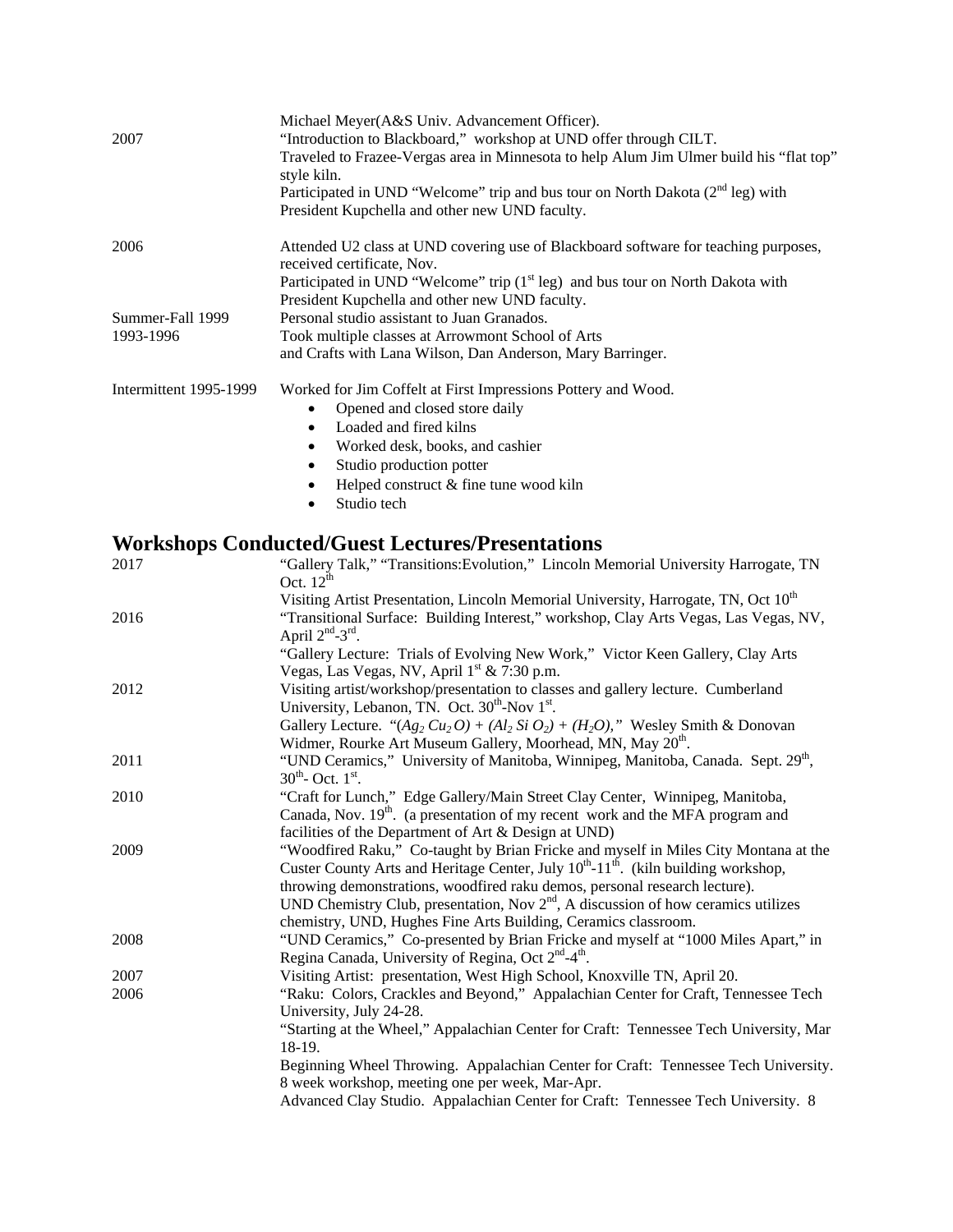|      | week workshop, meeting once per week, Mar-Apr.                                                   |
|------|--------------------------------------------------------------------------------------------------|
| 2005 | Beginning Wheel Throwing. Appalachian Center for Craft: Tennessee Tech University.               |
|      | 8 week workshop, meeting once per week, Sept-Nov.                                                |
|      | Advanced Clay Studio. Appalachian Center for Craft: Tennessee Tech University. 8                 |
|      | week workshop, meeting once per week, Sept-Nov.                                                  |
|      | Friday High School Workshops at Appalachian Center for Craft: Tennessee Tech                     |
|      | University. Intro demo to $6th$ grade students on throwing pots on the wheel. 6 days             |
|      | consisting of four 15 minute demos, fall, 2005.                                                  |
|      | "Creative Construction," Campbell's Ceramics, Mighty Mud Galleries and Studio,                   |
|      | Knoxville, TN. Aug. 6                                                                            |
|      | "2 Chambered Climbing Wood Kilns" Appalachian Center for Craft: Tennessee Tech                   |
|      | University, May 20-22 (firing) and May 28 (unload). Co-taught with John Sellberg.                |
|      | Advanced Clay Studio. Appalachian Center for Crafts: Tennessee Tech University. 8                |
|      | week workshop meeting once per week, Jun-Aug.                                                    |
|      | Friday High school Workshops at Appalachian Center for Craft: Tennessee Tech                     |
|      | University. Intro demo to high school students on throwing pots on the wheel. 7 Days             |
|      | consisting of four 15 minute demos, spring 2005.                                                 |
| 2004 | Demonstrator at the Frist Center for the Visual Arts, Nashville, on their "Family Day:           |
|      | Hands on Crafts at the First Center" in conjunction with the "Masters of Their Craft:            |
|      | Highlights from the Smithsonian American Art Museum." Frist Museum, Nashville, TN.               |
|      | Sunday, April 4, 2004.                                                                           |
|      | Friday 6 <sup>th</sup> Grade demos at Appalachian Center for Craft. Tennessee Tech University 10 |
|      | days over the course of the semester, each consisting of approx. 80-100 students                 |
|      | watching demos about throwing, fall semester.                                                    |
|      | "Raku: Colors and Crackles" Appalachian Center for Craft: Tennessee Tech University,             |
|      | July 12-16.                                                                                      |
|      | Advanced Clay Studio. Appalachian Center for Crafts: Tennessee Tech University. 8                |
|      | week workshop meeting once per week, Jun-Aug.                                                    |
|      | "China Paint, Luster, and Cold Finishes." Appalachian Center for Craft: Tennessee Tech           |
|      | University, March 13-14.                                                                         |
|      | Advanced Clay Studio. Appalachian Center for Craft: Tennessee Tech University. 8                 |
|      | week workshop, meeting once per week, Feb-April.                                                 |
|      | Beginning Handbuilding: Manipulation, Alteration & Construction. Appalachian Center              |
|      | for Craft: Tennessee Tech University. 8 week workshop, meeting once per week Feb-                |
|      | April.                                                                                           |
|      | Friday High school Workshops at Appalachian Center for Craft: Tennessee Tech                     |
|      | University. Intro demo to high school students on throwing pots on the wheel. 6 Days             |
|      | consisting four 15 minute demos, spring 2004.                                                    |
| 2003 | Friday 6 <sup>th</sup> Grade Workshops at Appalachian Center for Craft: Tennessee Tech           |
|      | University. 10 days over the course of the fall semester, each consisting of approx. 100         |
|      | $6th$ grade students. Also, four 15 minute throwing demos each day.                              |
|      | Beginning Wheel Throwing: Interface with the Wheel. Appalachian Center for Craft:                |
|      | Tennessee Tech University. 8 week workshop, meeting once per week, Sept-Nov.                     |
|      | Advanced Clay Studio: The Inside-Out Exploration. Appalachian Center for Craft:                  |
|      | Tennessee Tech University. 8 week workshop, meeting once per week, Sept-Nov.                     |
|      | Lecture: New Resident Artists. Appalachian Center for Craft: Tennessee Tech                      |
|      | University. Sept. 10 <sup>th</sup> .                                                             |
| 1998 | Workshops at Tennessee Bluegrass Elementary School (4th grade level, as a volunteer.             |
|      | (a clay experience). Spring Semester.                                                            |
| 1996 | Workshop/class, at St. Joseph's Christian School (7th grade, a clay experience). Fall            |
|      | semester.                                                                                        |
|      |                                                                                                  |

### **Curatorial Experience**

2014 "Emerado: Community Connect Exhibition," works by Kim Fink, Todd Hebert. Emerado Community Center, Emerado, ND, Apr. 14<sup>th</sup>-28<sup>th</sup>.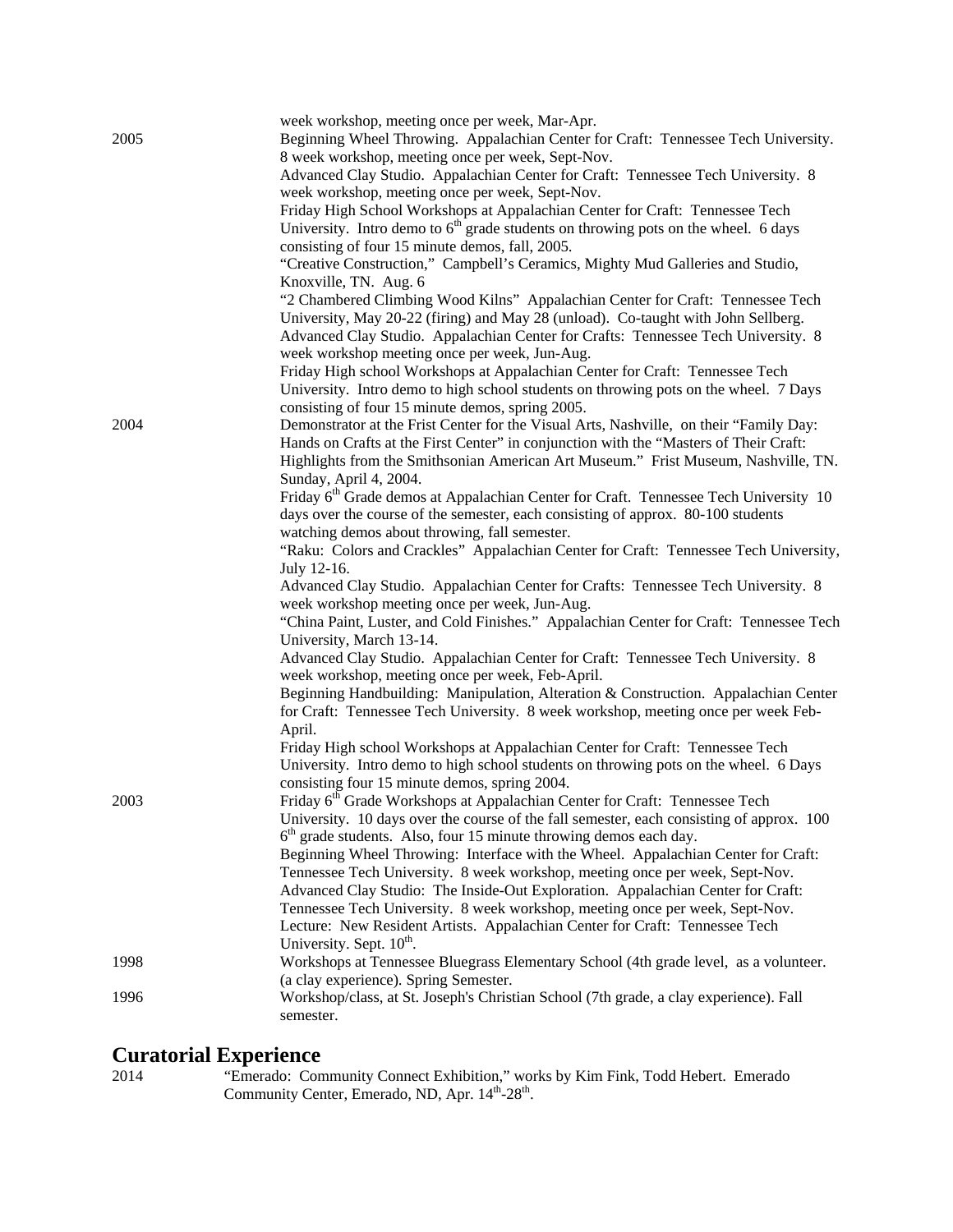| 2013 | "Buffalo: Community Connect Exhibition" Featuring UND's Presidential Print Portfolio and  |
|------|-------------------------------------------------------------------------------------------|
|      | works form UND's Ceramics faculty, Ceramics AIR and students, Warren High school, Warren, |
|      | MN, April $20^{th}$ -May 4 <sup>th</sup>                                                  |
| 2012 | "Buffalo: Community Connect Exhibition" featuring UND's Presidential Print Portfolio and  |
|      | works from Suzanne Gonsalez-Smith, UND Center for Community Engagement, Community         |
|      | Connect Forum, Buffalo ND, April 14 <sup>th</sup> -28 <sup>th</sup>                       |
|      | "Buffalo: Community Connect Ceramic Exhibition" featuring works from the current faculty, |
|      | ceramics AIR and select students as well as Buffalo Public Schools student work.          |
|      |                                                                                           |

## **Publications**

| 2013 | Ceramics Monthly. "A Burning Question," February 2013, p. 32                     |
|------|----------------------------------------------------------------------------------|
| 2008 | Ceramics Criticism Challenge, National Council on Education for the Ceramic Arts |
|      | www.nceca.net/static/resources ceramicscriticism.php                             |
|      | http://www.nceca.net/app/files/13WesleySmith.pdf                                 |
| 2001 | Ceramics Monthly. "Life but Not as We Know It." October 2001, p. 41-42.          |

### **Reproductions/Illustrations**

### **Books**

| 2012               | The Best of 500 Ceramics: Celebrating a Decade in Clay," Lark Crafts\Sterling                     |
|--------------------|---------------------------------------------------------------------------------------------------|
|                    | Publishing, p. 174.                                                                               |
| 2009               | Handbuilding, Lark Books, Shay Amber (author) p. 45                                               |
| 2008               | 500 Tiles: An Inspiring Collection of International Work, Lark books, Angelica Pozo               |
|                    | $(iuror)$ p. 14.                                                                                  |
| 2007               | 500 Handmade Dolls: Modern Explorations of the Human Form, Lark books, Akira                      |
|                    | Blount (juror) p. 247                                                                             |
| 2006               | 500 Animals in Clay: Contemporary Expressions of the Animal Form, Lark books, Joe                 |
|                    | Bova (juror) p. 42, 217.                                                                          |
| 2003               | 500 Bowls: Contemporary Explorations of a Timeless design, Lark books, John Britt                 |
|                    | (juror), p. 264.                                                                                  |
| <b>Periodicals</b> |                                                                                                   |
| 2015               | Ceramics Monthly, Advertisement, "2016 Gallery Listing, Clay Arts Vegas," October.                |
| 2014               | "Its Elemental," (Cover Story), UND Discovery, Autumn 2014, Pgs 2, 23 & Cover.                    |
| 2009               | "Ceramics Kiln Yard Project," and "Myra Foundation Supports UND Ceramics"                         |
|                    | Program," Cornerstone: A Newsletter for Friends and Alumni of Arts and Sciences, pg               |
|                    | 5.                                                                                                |
| 2008               | "From Student to Professor," Visions, Arrowmont School of Arts and Crafts, TN,<br>summer 2008 ed. |
|                    | Dimensions, University of North Dakota, (image) Wesley Smith & Donald Miller, March               |
|                    | 2008 pg. 7                                                                                        |
| 2007               | "Ceramics Program Blends Tradition and Tomorrow," Dimensions, The University of                   |
|                    | North Dakota, June 2007 pg. 5                                                                     |
| 1995               | "Interview," Smoky Mountain Memories, summer issue, 1995.                                         |
|                    |                                                                                                   |
|                    | <b>Newspaper, Television, Audio/Visual &amp; Web</b>                                              |

|      | $11010$ puppers and selected in the second second $\mathbf{w}$ second                |
|------|--------------------------------------------------------------------------------------|
| 2016 | Enduring Images, promotional, E-blast, Images of Chemistry Mural                     |
| 2015 | Numerous Facebook posts by Clay Arts Vegas advertising my work in the sales gallery, |
|      | upcoming solo show and workshop in 2016. (screen shots on request)                   |
|      | "Periodic Table goes Pop," Grand Forks Herald, Jan. 21st                             |
|      | Online: http://www.grandforksherald.com/news/3660143-und-mural-combines-science-     |
|      | and-pop-culture                                                                      |
| 2013 | International Ceramics Festival on Nami Island. "Gwang-Ju World Ceramic Biennale"    |
|      | $28th - 30th$ June. (Lecture given by Juan Granados)                                 |
| 2010 | WDAZ 8 Fargo/Grand Forks, Interview concerning the Dedication of the Myra Kiln       |
|      | Yard and Fine Arts Foundry. June                                                     |
|      |                                                                                      |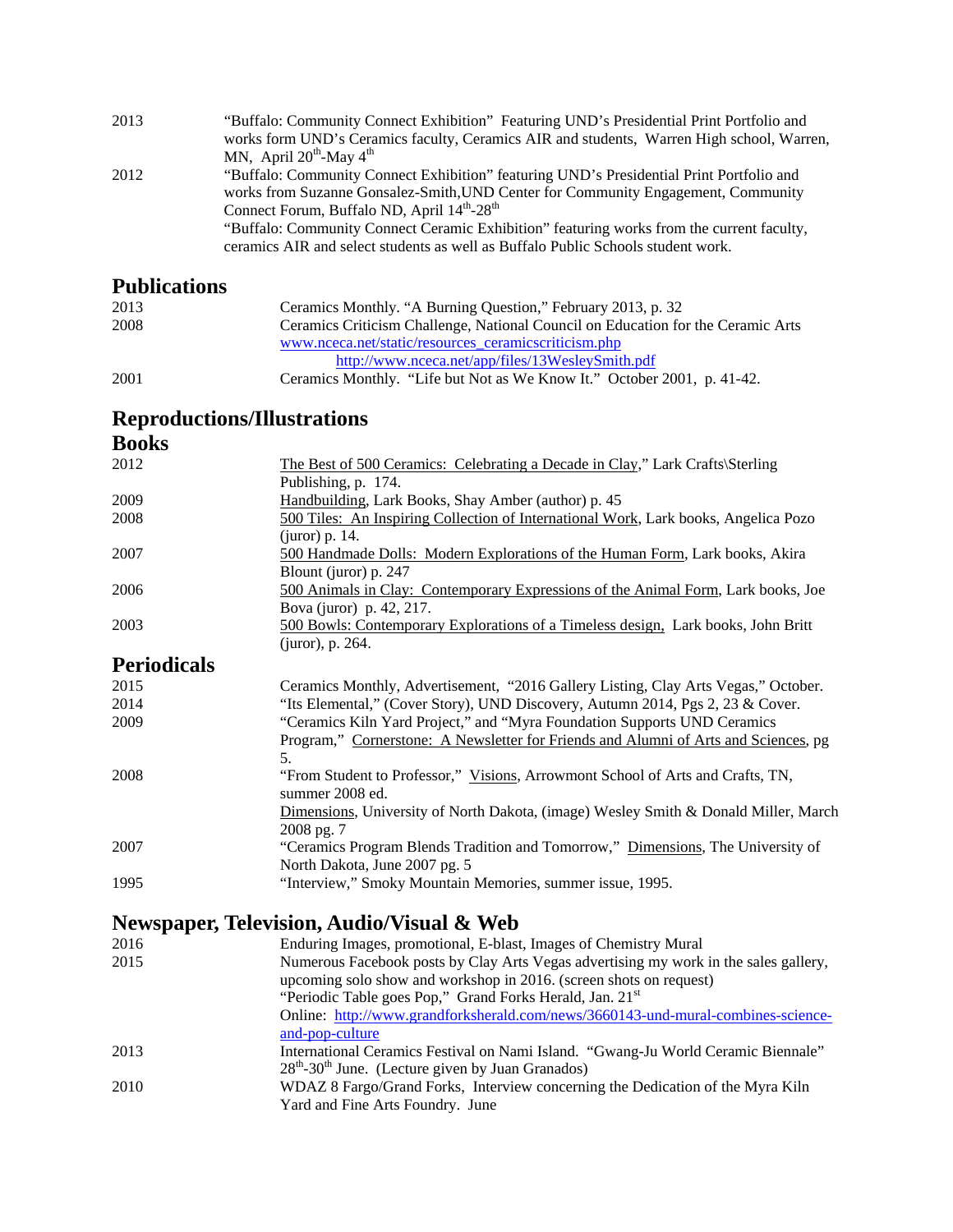| 2008 | Internacional De Ceramica Contemporanea, Pazo de Cultura, Pontevedra, Galicia Spain.<br>August 18-23. (Lecture given by Juan Granados) |
|------|----------------------------------------------------------------------------------------------------------------------------------------|
|      | WDAZ 8 Fargo/Grand Forks, Interview concerning our kiln yard expansion and new<br>wood kiln and it's first firing. September $22nd$ .  |
|      | "Kilns at the University of North Dakota," The Archeology of the Mediterranean World,                                                  |
|      | Nov $26th$ . http://mediterraneanworld.typepad.com                                                                                     |
| 2005 | Do It Yourself (DIY) Network, Episode 256, Tools and Techniques, Raku Process. Host                                                    |
|      | David Thiel. A short interview aired nationwide in Dec. concerning the Raku process.                                                   |
|      | Also have a link on their web page (diynetwork.com) with my contact info.                                                              |
| 2003 | "A Day at Appalachian Center for Craft," Herald Citizen, Cookeville, TN. Thursday,                                                     |
|      | November 13, 2003.                                                                                                                     |
| 2002 | "Techno Knarl Necklace, Interface, and Technological Interface," Society of North                                                      |
|      | American Goldsmiths Conference, Denver, CO. Student Slide Show 2002. Three pieces                                                      |
|      | shown and retained as part of the SNAG audio/visual archives.                                                                          |
| 1994 | Interview with Kim Stevens, Knoxville TN. On local channel 10 evening news                                                             |
|      | concerning my activity in the Scholastic Arts Competition.                                                                             |

## **Catalogues & Other Reproductions**

| 2017 | Enduring Images, NCECA table flyer included a picture of the Periodic Table mural in          |
|------|-----------------------------------------------------------------------------------------------|
|      | Chemistry's Abbott Hall Entrance. Sp. 2017 Portland, Or                                       |
| 2016 | Periodic Table Postcards, Produced by UND Chemistry Department. Used for contacting           |
|      | alum and promotional purposes, University of North Dakota, Grand Forks ND                     |
| 2015 | "Conversations for Communities," UND Center for Community Engagement, Spring                  |
|      | 2015, Issue II, pg. 4. (image of me working on the wheel.)                                    |
| 2013 | Community Connect: The Journal of Civic Voices, Volume 6: Sustainable Communities             |
|      | Pg. 29 (image of me working on the wheel.)                                                    |
|      | "Stone Soup Bowl," Reproduced in Community Connect: The Journal of Civic Voices,              |
|      | Volume 5, Number 1, Pg. Cover                                                                 |
| 2010 | "Satellite," Reproduced on 31 <sup>st</sup> Annual Southeastern Montana Juried Exhibit flyer, |
|      | Waterworks Gallery, Miles City MT                                                             |
|      | Collaborative work with Don Miller and Images of us by the soda kiln reproduced in the        |
|      | tri-fold for "50/50: The Cable Years/ The Contemporary Years"                                 |
| 2008 | "Satellite," reproduced in "Department 2008-2009: Art Faculty & Teaching Staff of             |
|      | $UND$ "                                                                                       |
| 2007 | "Ritual Object," reproduced in "Department 2007: Art Faculty & Teaching Staff of              |
|      | UND"                                                                                          |
| 2006 | "Untitled Vase," reproduced for show postcard Ceramic Residencies of the South,               |
|      | Carbondale Clay Center, Carbondale, CO.                                                       |
|      | "Blue Ash Pots," Cover, Appalachian Center for Craft's 2006 Summer Workshops                  |
|      | Catalog. (Image showing: a kiln load of blue ash glazed pots)                                 |
| 2005 | "Bio Saucer" reproduced for Appalachian Center for Craft's 2005 Exhibitions Calendar.         |
|      | "Bio Saucer" reproduced for Appalachian Center for Craft: Craft Center Highlights             |
|      | flyer.                                                                                        |
| 2004 | "Unknown Ritual Device," reproduced for Vitrified Clay National: Form & Content               |
|      | exhibition catalogue.                                                                         |
| 2003 | "Yesterday, Today, Tomorrow: An Evolution," reproduced in Texas Tech University's             |
|      | recruitment catalogue for ceramics.                                                           |
| 2000 | "Red Creeper," reproduced in, Small Works in Clay from Texas Tech University,                 |
|      | exhibition catalogue and postcards, I-Kiln Studio, Honk Kong, China.                          |
| 2000 | "Green Creeper," reproduced in Texas Tech University recruitment flyer.                       |

# **WebPages/ Links**

Webpage: www.ravenwolfgallery.com

https://www.flickr.com/photos/wesartwork/albums

• http://blogs.und.edu/und-today/2017/08/did-you-know-unds-ceramic-periodic-table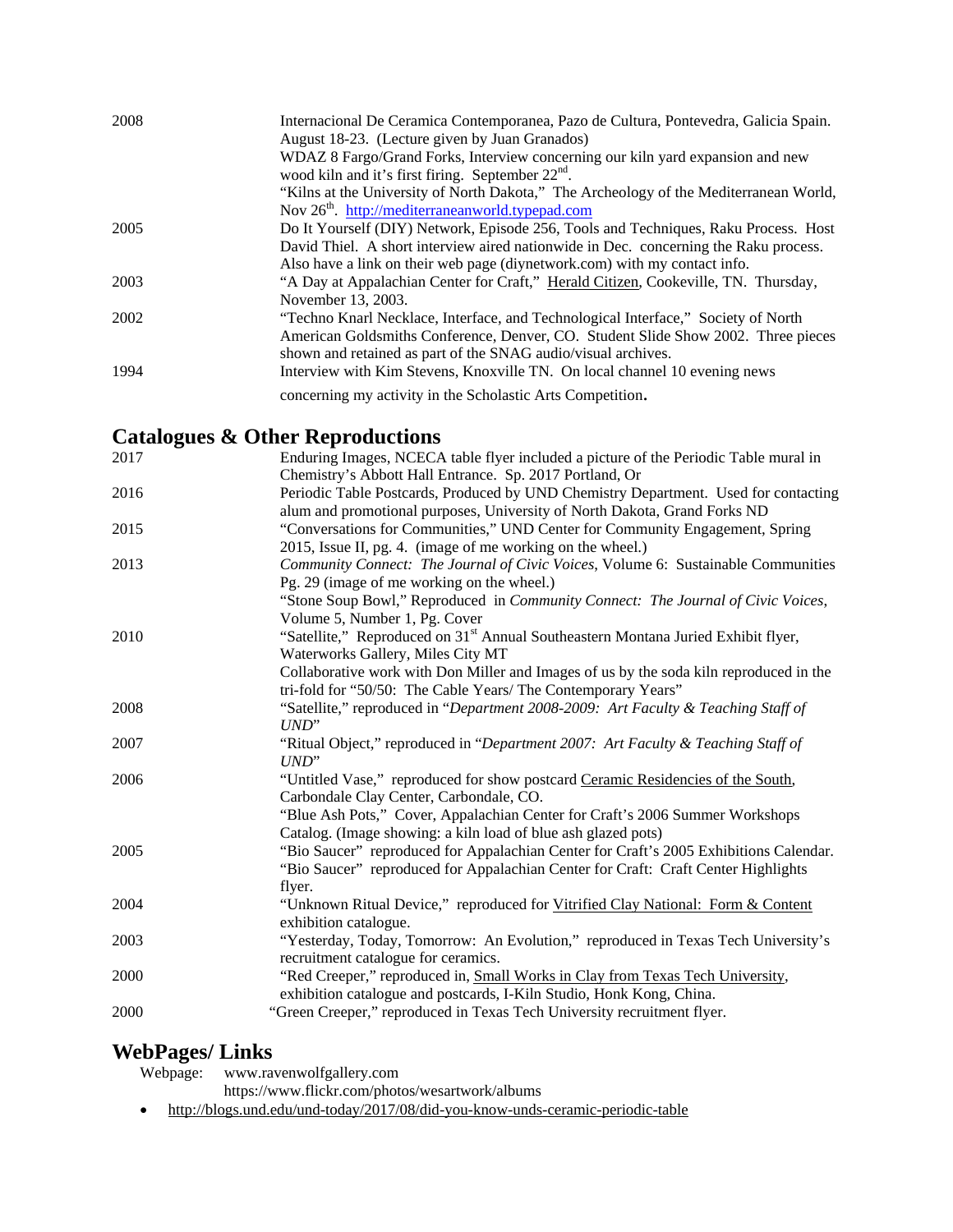- https://vimeo.com/149300964 (UND Graduate Ceramics by Studio 1)
- https://www.youtube.com/watch?v=FxK1uxiKnPU (UND Graduate Ceramics by Studio 1)
- http://clayartsvegas.bigcartel.com/artist/wesley-smith
- http://clayartsvegas.bigcartel.com/product/wesley-l-smith-workshop-transitional-surface-building-interest
- http://www.therourke.org/56th-midwestern.html
- http://ceramicartsdaily.org/ceramics-monthly/ceramics-monthly-february-2013/
- http://www.therourke.org/donovan-widmer-and-wesley-smith.html
- http://www.cumberland.edu/news/2012/10/24/new-ceramics-exhibit-coming-to-adams-gallery.506518
- http://art.utk.edu/ceramics/brogden/technical\_info.html (Section on Cone 10 glazes)
- http://www.energygallery.com/23d1415/23d1415.htm
- http://www.monocacypottery.com/kilnbuilding.htm
- www.und.edu/dept/art/html/staff/wesbio.html
- http://paragonweb.com/News\_Story.cfm?NID=102

### **Consultation**

| 2016 | Woodkiln safety consultation/reference. Minot State University, concerning city         |
|------|-----------------------------------------------------------------------------------------|
|      | usage/smoke concerns, U.L. listings, sources of wood supplies, etc.                     |
| 2014 | Advisement/Consultation. Various studio tools/equipment and studio organization.        |
|      | Hood College, Frederick, MA                                                             |
| 2012 | Woodkiln safety consultation/reference. University of Regina, Canada is building a fast |
|      | fire wood kiln. They had chimney structure, smoke and general safety concerns. Trudy    |
|      | Golley (Red Deer College, Canada), Steve Grimmer (Univ. of Manitoba, Canada) and        |
|      | myself were contacted.                                                                  |
| 2011 | Consultation to Muddy Waters Clay Center in Grand Forks, ND.                            |
|      | -Advised on materials concerning glaze formulation and chemical toxicity.               |
|      | -Advisement on current kiln models from various manufacturers. Electric usage, size,    |
|      | longevity. Considerations based on needs and usage.                                     |
| 2010 | USDA Grand Forks Human Nutrition Center. They had technical questions about what        |
|      | they could mark beakers with that would survive temps of over 800 degrees f. for 48     |
|      | hours. Solution of various china paints, glass enamels and told them how to acquire     |
|      | them, basic usage.                                                                      |
| 2009 | Consultation to Muddy Waters Clay Center in Grand Forks ND. Advised on kiln design,     |
|      | burners and firing methodology.                                                         |
| 2005 | Dorinda Watts, McMinville, TN, did the re-plumbing and re-building of the burner        |
|      | system of her cone 10 updraft kiln.                                                     |

### **Grants, Special Funding, Fellowships, Scholarships**

| 2016/17 | Myra Foundation Grant \$6210 (2 elec. kilns to update studio equipment) Grand Forks,<br>ND.                                      |
|---------|----------------------------------------------------------------------------------------------------------------------------------|
| 2014    | Research, Development & Compliance Grant \$1517.80 (Research/Kilns) University of<br>North Dakota, Grand Forks ND                |
|         | University of North Dakota, Chemistry Dept. \$6000 (Enduring Images MZ Toner Print<br>System)                                    |
| 2013    | Student Technology Fee Grant/Online funds/Arts & Sciences \$25,000 (Alpine kiln),<br>University of North Dakota, Grand Forks, ND |
|         | SPEC Mini-Grant \$3,450 & \$500 stipend, University of North Dakota, Grand Forks, ND                                             |
| 2012    | Myra Foundation Grant \$5400 (Brent CXC wheels to update studio equipment), Grand<br>Forks, ND                                   |
| 2011    | Myra Foundation Grant \$4000 (kiln yard/salt kiln, repair/re-floor alpine), Grand Forks,<br>ND.                                  |
| 2010    | O.I.D. Travel Grant \$700 (travel to NCECA), University of North Dakota, Grand Forks,<br>ND                                      |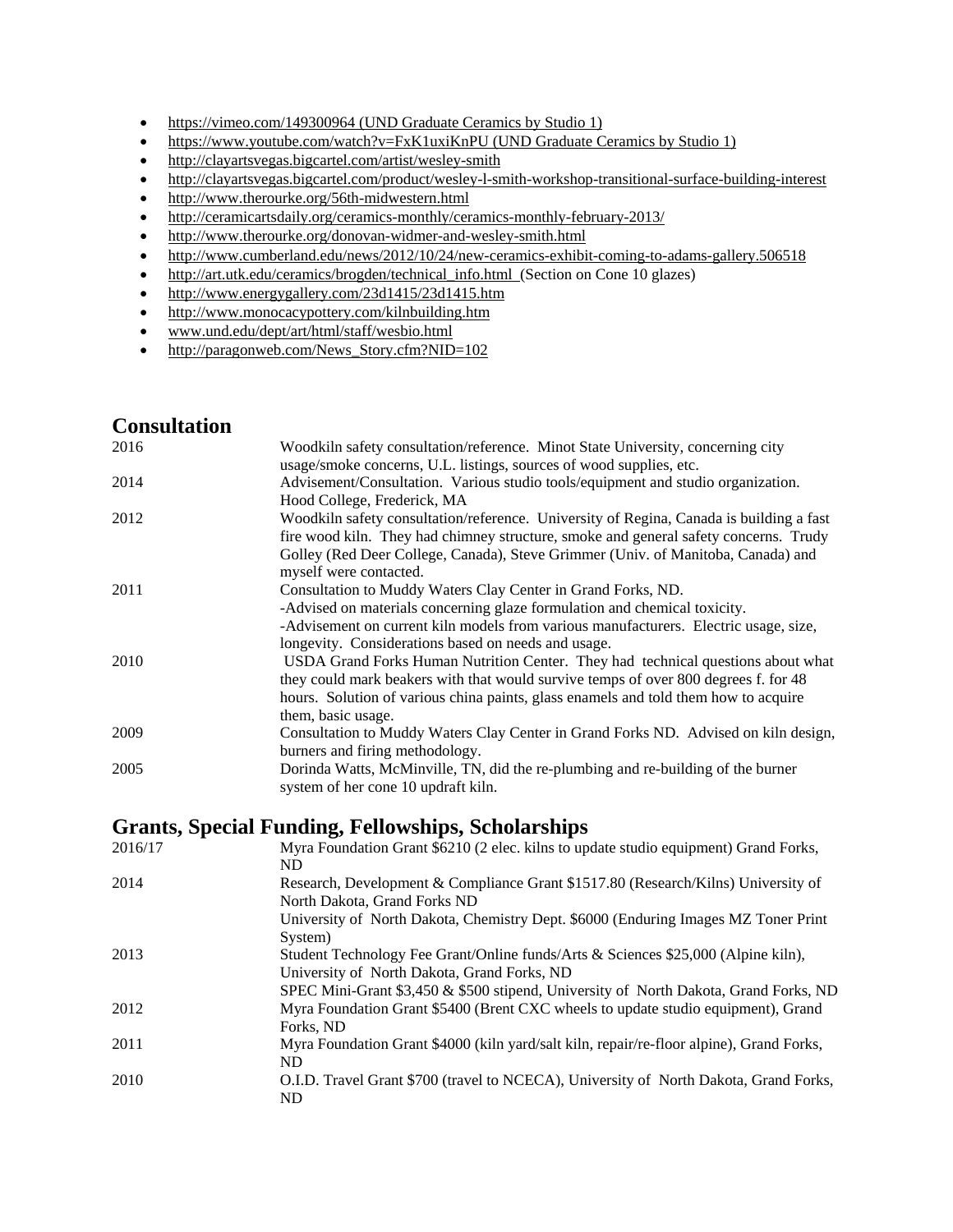| 2009             | New Faculty Scholarship Grant \$5000 (5-15-2006 to 6-1-2009), University of North<br>Dakota, Grand Forks, ND |
|------------------|--------------------------------------------------------------------------------------------------------------|
|                  | Myra Foundation Grant \$7300 (kiln yard: electrical), Grand Forks, ND                                        |
|                  | Arts and Humanities Grant \$5000 (burner systems for new kilns), University of North                         |
|                  | Dakota, Grand Forks, ND                                                                                      |
| 2008             | New Faculty Scholarship Grant \$5000 (5-15-2006 to 6-1-2009), University of North                            |
|                  | Dakota, Grand Forks, ND                                                                                      |
|                  | Myra Foundation Grant \$12,500 (kiln yard development: concrete pad, wood kiln,                              |
|                  | plumbing, building lettering), Grand Forks ND                                                                |
|                  | O.I.D. Travel Grant \$750 (travel to NCECA), University of North Dakota, Grand Forks,                        |
|                  | ND                                                                                                           |
| 2007             | New Faculty Scholarship Grant \$5000 (5-15-2006 to 6-1-2009), University of North                            |
|                  | Dakota, Grand Forks, ND                                                                                      |
|                  | O.I.D. Tech Fee Grant \$5000 (MacBook Pro, Mitsubishi DLP projector), University of                          |
|                  | North Dakota, Grand Forks, ND                                                                                |
| Fall 2002        | <b>Texas Public Education Grant</b>                                                                          |
| Summer II 2002   | <b>Texas Public Education Grant</b>                                                                          |
| Summer I 2002    | <b>Texas Public Education Grant</b>                                                                          |
| Spring 2002      | Texas Tech. University, Departmental Art Scholarship, Lubbock, TX                                            |
|                  | <b>Texas Public Education Grant</b>                                                                          |
| Fall 2001        | Texas Tech. University, Departmental Art Scholarship, Lubbock, TX                                            |
|                  | <b>Texas Public Education Grant</b>                                                                          |
| Summer I 2002    | <b>Texas Public Education Grant</b>                                                                          |
| Spring 2001      | Texas Tech. University, Departmental Art Scholarship, Lubbock, TX                                            |
|                  | <b>Texas Public Education Grant</b>                                                                          |
| <b>Fall 2000</b> | Texas Tech. University, Departmental Art Scholarship, Lubbock, TX                                            |
|                  | <b>Texas Public Education Grant</b>                                                                          |
| Spring 2000      | Chancellors Endowed Fellowship, Texas Tech University, Lubbock, TX                                           |
|                  | Texas Tech University, Departmental Art Scholarship, Lubbock, TX                                             |
| Fall 1999        | Chancellors Endowed Fellowship, Texas Tech University, Lubbock, TX                                           |
|                  | Texas Tech University, Departmental Art Scholarship, Lubbock, TX                                             |
| 1995             | Received the Dorothy M. Dille Scholarship from the University of Tennessee                                   |
|                  | Art Department, Knoxville, TN                                                                                |
| $\cdots$         | $\blacksquare$                                                                                               |

### **Activities/ Memberships**

| Member NCECA                                                                |
|-----------------------------------------------------------------------------|
| Member CAA                                                                  |
| Member NOVAC (North Valley Arts Council)                                    |
| Member Scholastic Gold Key Society                                          |
| UT Potters Spring Sale, University of Tennessee, Knoxville TN               |
| UT Potters Holiday Sale, University of Tennessee, Knoxville TN              |
| TACA Craft Fair (Tennessee Association of Craft Artists) in Nashville, TN   |
| Grainger County Tomato Festival craft show. Rutledge, TN                    |
| TACA Craft Fair (Tennessee Association of Craft Artists) in Chattanooga, TN |
| TACA Craft Fair (Tennessee Association of Craft Artists) in Nashville, TN   |
| Member UT Potters Group                                                     |
|                                                                             |

# **Gallery Representation**

| 2014-Current | Clay Arts Vegas, Las Vegas, NV.                            |
|--------------|------------------------------------------------------------|
| 2003-2004    | The Gallery, Appalachian Center for Craft, Smithville, TN. |
| 1995         | First Impressions Pottery and Wood, Gatlinburg, TN.        |
| 1995-1998    | Hovanic Galleries, Knoxville, TN.                          |

## **Permanent Collections**

| "Stone Soup Bowl," City of Cavalier, ND |
|-----------------------------------------|
|-----------------------------------------|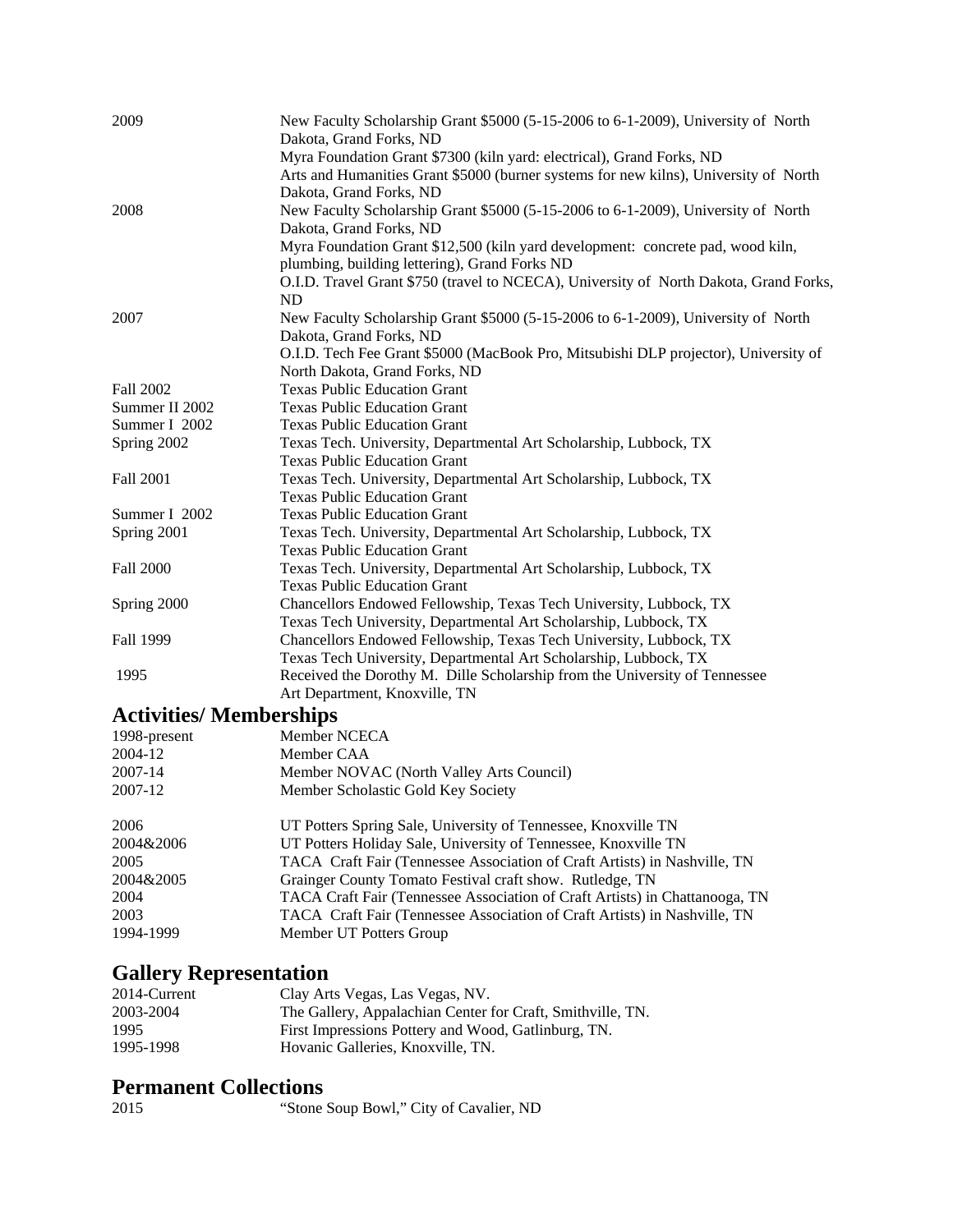| 2014 | "Stone Soup Bowl," Emerado City Hall, Emerado, ND                                         |
|------|-------------------------------------------------------------------------------------------|
| 2013 | "Stone Soup Bowl," Warren City Hall, Warren, MN                                           |
| 2012 | "Stone Soup Bowl," Buffalo Community Center, Buffalo, ND.                                 |
| 2011 | "Untitled," 2 celadon serving bowls, Norseman Museum, Tioga, ND.                          |
|      | "Untitled," Ash glazed spiral serving bowl with flambé interior, Dakota Buttes Museum,    |
|      | Hettinger, ND.                                                                            |
|      | "Glit Bowl" Glit, Icelandic influenced nonfunctional bowl, Mountain Community             |
|      | Center, Mountain, ND                                                                      |
| 2010 | "Stone Soup Bowl," Candeska Cikana Community College, Ft. Totten, ND.                     |
| 1994 | "Variations on a Dream," (sculptural T-pot) in the Retenbach Collection, displayed in the |
|      | Board Room of the Dogwood Arts Festival, Knoxville TN.                                    |

## **Private Collections**

 "Medallion Bowl," collection of First Lady Betsy Dalrymple, Governor's Collection, Governor's Residence, Bismarck, ND.

"Biomorphic Jar," collection of Vince Pitelka, Smithville TN.

### **Commissions**

| 2016-17 | University of North Dakota, Chemistry Department, Abbot Hall. 17 piece mural of              |
|---------|----------------------------------------------------------------------------------------------|
|         | "Chemical Bobbles," for install around the Periodic Table of the Elements mural.             |
| 2015    | College of Arts and Sciences, University of North Dakota, Grand Forks, ND. Set of            |
|         | Merrifield Gnomes for Tom Rand's Retirement. NOTE: 1 <sup>st</sup> set produced with new UND |
|         | Ceramic's Logo (also commissioned by Arts and Sciences.)                                     |
|         | Univ. of North Dakota, Center for Community Engagement, Stone Soup Bowl (Gift for            |
|         | the city of Cavalier, ND) April 25 <sup>th</sup> .                                           |
| 2014    | "Artist's Periodic Table of the Elements Mural," University of North Dakota, Chemistry       |
|         | Department, Collaboration between UND Chemistry Club, Meyers Foundations & Co.               |
|         | Curated by Julie Abrahamson and Wesley Smith. Design Acceptance, Design, Digital             |
|         | Tile Prints, Firing, University approval of instillation plan and instillation by Wesley     |
|         | Smith & Julie Abrahamson.                                                                    |
|         | Univ. of North Dakota, Center for Community Engagement, Stone Soup Bowl (Gift for            |
|         | the city of Emerado, ND) April.                                                              |
| 2013    | Univ. of North Dakota, Center for Community Engagement, Stone Soup Bowl (Gift for            |
|         | the city of Warren, MN) April $27th$ .                                                       |
| 2012    | College of Arts and Sciences, University of North Dakota, Grand Forks ND. Ongoing            |
|         | project starting with 5 sets of Merrifield Gnomes. Made in collaboration with Cory           |
|         | Blanchard (Graduate) and Emily Loehle (Ceramic AIR).                                         |
|         | Univ. of North Dakota, Center for Community Engagement, 6 bowls for the Stone Soup           |
|         | Bus Tour Community Outreach.                                                                 |
|         | Univ. of North Dakota, Center for Community Engagement, gift for community of                |
|         | Buffalo, ND, Community Center, April 28 <sup>th</sup> .                                      |
| 2011    | Univ. of North Dakota, Center for Community Engagement, gift for community of                |
|         | Mountain, Mountain ND, Community Center, April 30 <sup>th</sup> .                            |
|         | Univ. of North Dakota, Center for Community Engagement, 5 bowls for the Stone Soup           |
|         | Bus Tour Community Outreach.                                                                 |
| 2010    | Univ. of North Dakota, Grand Forks, ND 10 sculptural vases for Arts and Sciences.            |
|         | Univ. of North Dakota, Center for Community Engagement, stone soup bowl for                  |
|         | President Kelly to give to President Lindquist of Cankdeska Cikana Community College         |
|         | as gift.                                                                                     |
| 2008    | Univ. of North Dakota, Grand Forks, ND. 12 14in. platters, 75 mugs and 12 nesting            |
|         | bowls (3 per set) made in collaboration with Prof. Donald Miller for the 125 <sup>th</sup>   |
|         | Anniversary Celebration                                                                      |
|         | College of Arts and Sciences, University of North Dakota, Grand Forks ND. 12 sets of         |
|         | thrown and altered coasters made in collaboration with Brian Fricke.                         |
| 2007    | Cristus Rex, Grand Forks, ND. 22 stamped mugs.                                               |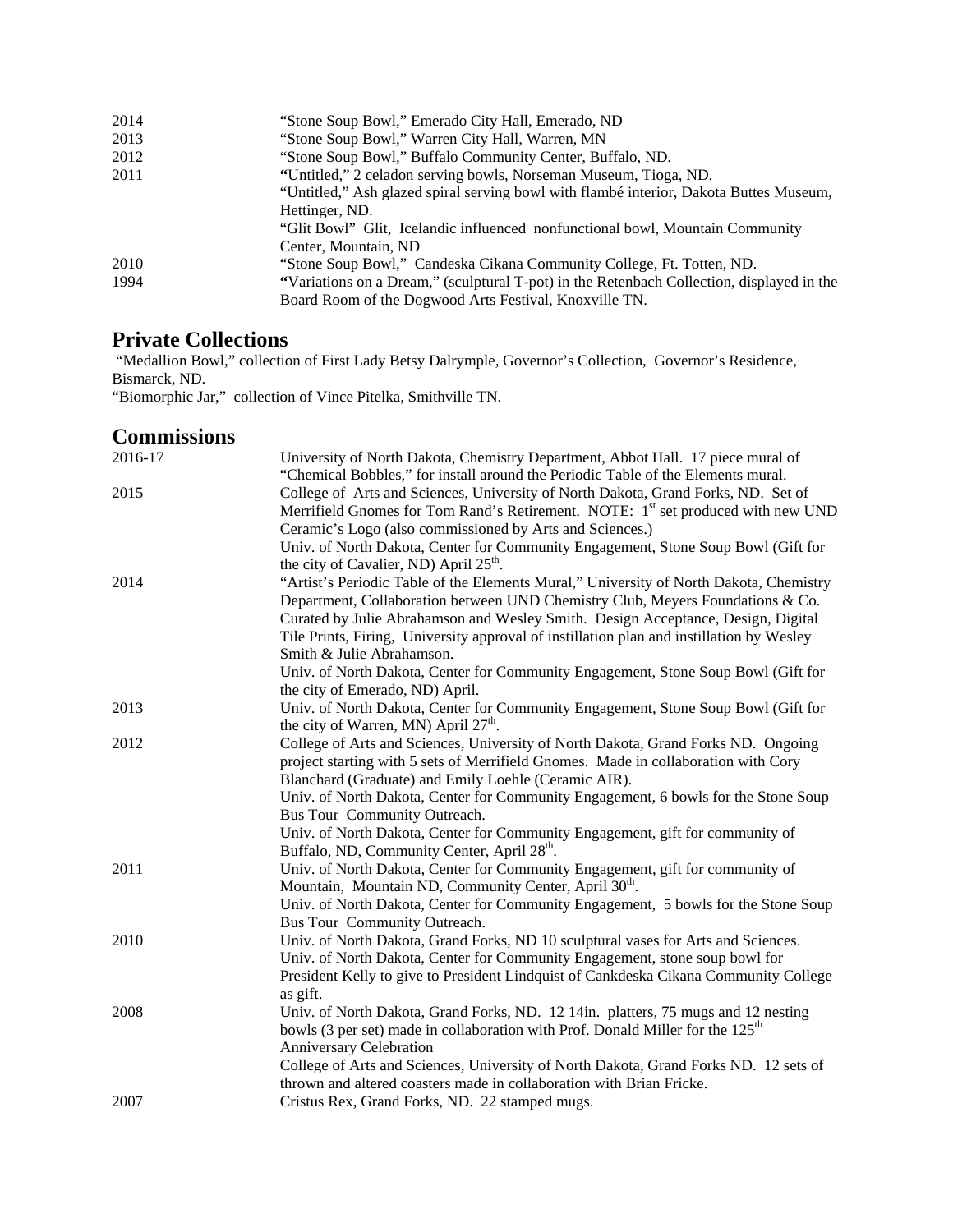# **Solo Exhibitions \ 2 Person Exhibitions**

| 2017 | "Transitions: Evolution," Lincoln Memorial University, Paul V. Hamilton Center for the<br>Arts, Harrogate, TN, Oct $4th$ - Nov $7th$ .                                                                                                                                                                                                                             |
|------|--------------------------------------------------------------------------------------------------------------------------------------------------------------------------------------------------------------------------------------------------------------------------------------------------------------------------------------------------------------------|
| 2016 | "Amalgam: Object to Function", Victor Keen Gallery, Clay Arts Vegas, Las Vegas,<br>NV, March $30^{th}$ -April $30^{th}$ .                                                                                                                                                                                                                                          |
| 2013 | "Biologic Symbiosis," North Windows Gallery, Appalachian Center for Craft,<br>Tennessee Tech University, Smithville, TN, July 18 <sup>th</sup> -Aug. 14 <sup>th</sup> .                                                                                                                                                                                            |
| 2012 | "Referential: 1225 Miles Apart," Wesley Smith & Chase Gamblin, Cumberland<br>University, Adams Gallery, Cumberland University, Lebanon, TN, Oct 31 <sup>st</sup> -Nov 29 <sup>th</sup> .<br>" $(Ag_2 Cu_2 O) + (Al_2 Si O_2) + (H_2 O)$ ," Wesley Smith & Donovan Widmer, Rourke Art<br>Museum Gallery, Moorhead, MN, May 13 <sup>th</sup> -July 1 <sup>st</sup> . |
| 2005 | "Wesley L. Smith," Mighty Mud Gallery, Campbell's Ceramics, Knoxville, TN. August<br>$1-31.$                                                                                                                                                                                                                                                                       |
| 2004 | "Unknown Realms," Library Gallery, Walters State Community College, Morristown,<br>TN. Sept 14-Dec 15.                                                                                                                                                                                                                                                             |
| 2002 | "Realms of Reality: Objects and Organisms" Landmark Arts Gallery at Texas Tech<br>University, Lubbock, TX. Oct.                                                                                                                                                                                                                                                    |

# **Group Exhibitions**

| 2017 | "Clay on the Wall," Louise Hopkins Underwood Center for the Arts, Lubbock, TX, Dec                                                                 |
|------|----------------------------------------------------------------------------------------------------------------------------------------------------|
|      | $1st$ 2017- Jan 27 2018, Juror Glen Brown                                                                                                          |
|      | "Bump in the Night," Clay Arts Vegas, Victor F. Keen Gallery, Las Vegas, NV, Oct                                                                   |
|      | "When Things are Strange," Col. Eugene Myers Gallery, University of North Dakota,                                                                  |
|      | Grand Forks, ND, Oct 16 <sup>th</sup> -Nov 6 <sup>th</sup> , Juror Fran Forman                                                                     |
|      | "58 <sup>th</sup> Midwestern Invitational Art Exhibition: Revolution," Rourke Art Museum,                                                          |
|      | Moorhead, MN, Jun 18 <sup>th</sup> -Sept 4 <sup>th</sup>                                                                                           |
| 2016 | "Serve It Up 2016," Clay Arts Vegas, Victor F. Keen Gallery, Las Vegas, NV, Jun. 30 <sup>th</sup> -<br>Aug. 28 <sup>th</sup> , Juror Lielani Tinka |
|      | 57 <sup>th</sup> Midwestern Invitational Art Exhibition: Home, Rourke Art Museum, Moorhead,                                                        |
|      | MN, June $18^{th}$ - Sept $4^{th}$                                                                                                                 |
|      | "Outrage: ND Arts & Humanities Summit," University of North Dakota, Col. Eugene                                                                    |
|      | Myers Gallery, Nov. 29 <sup>th</sup> - Oct. 28 <sup>th</sup> .                                                                                     |
|      | "Cup Show National," Clay Arts Vegas, Victor F. Keen Gallery, Las Vegas, NV, March                                                                 |
|      | $3rd$ -30 <sup>th</sup> , Jurors Peter Jakubowski & John Gregg                                                                                     |
|      | "Not Everything is Bigger in Texas," NCECA conference, rogue show. Marriott                                                                        |
|      | Downtown, Kansas City, MO, organized by Texas Tech Ceramics. Mar. 17 <sup>th</sup>                                                                 |
|      | "Faculty Exhibition," University of North Dakota, Chester Fritz Library, 2016                                                                      |
| 2015 | "3 <sup>rd</sup> Annual Serve It Up," Clay Arts Vegas, Victor F. Keen Gallery, Las Vegas, NV, July                                                 |
|      | $2nd$ -Aug. 31 <sup>st</sup> . National Juried by Peter Jakubowski & John Gregg                                                                    |
|      | "The 56 <sup>th</sup> Midwestern Invitational Art Exhibition, From the Earth to The Moon," Rourke                                                  |
|      | Art Museum, Moorhead, MN, June 19 <sup>th</sup> -Aug. 30 <sup>th</sup> .                                                                           |
|      | "Community Through Clay," Sahara West Library, Las Vegas, NV, July 30 <sup>th</sup> -Aug. 25 <sup>th</sup> .                                       |
|      | "Crave the Cup," Clay Arts Vegas, Victor F. Keen Gallery, Las Vegas, NV, May 1st-31st.                                                             |
|      | Juried by Clay Arts Vegas Staff                                                                                                                    |
|      | "Annual Faculty Exhibition," Eugene Myers Gallery, Hughes Fine Arts Center,                                                                        |
|      | University of North Dakota, Grand Forks, March 5 <sup>th</sup> -13 <sup>th</sup> .                                                                 |
| 2014 | "Arts in Harmony 19th Annual International Show" Elk River Arts Alliance, Sherburne                                                                |
|      | County Government Center, Elk River, MN, Feb. 3 <sup>rd</sup> - Mar 24 <sup>th</sup> . Robert Meyer Exhibition                                     |
|      | Director.                                                                                                                                          |
|      | "What Goes Bump in the Night 2014," Clay Arts Vegas, Victor F. Keen Gallery, Las                                                                   |
|      | Vegas, NV, Oct. 1 <sup>st</sup> – Oct 31 <sup>st</sup> . Jurors Peter Jakubowski & John Gregg                                                      |
|      | "Red River Reciprocity: Contemporary Ceramics in Minnesota and North Dakota,"                                                                      |
|      | Plains Art Museum, Donath Gallery, Fargo, ND, February 8th-May 11th.                                                                               |
|      | "The 55 <sup>th</sup> Midwestern Invitational Art Exhibition," Rourke Art Museum, Moorhead,                                                        |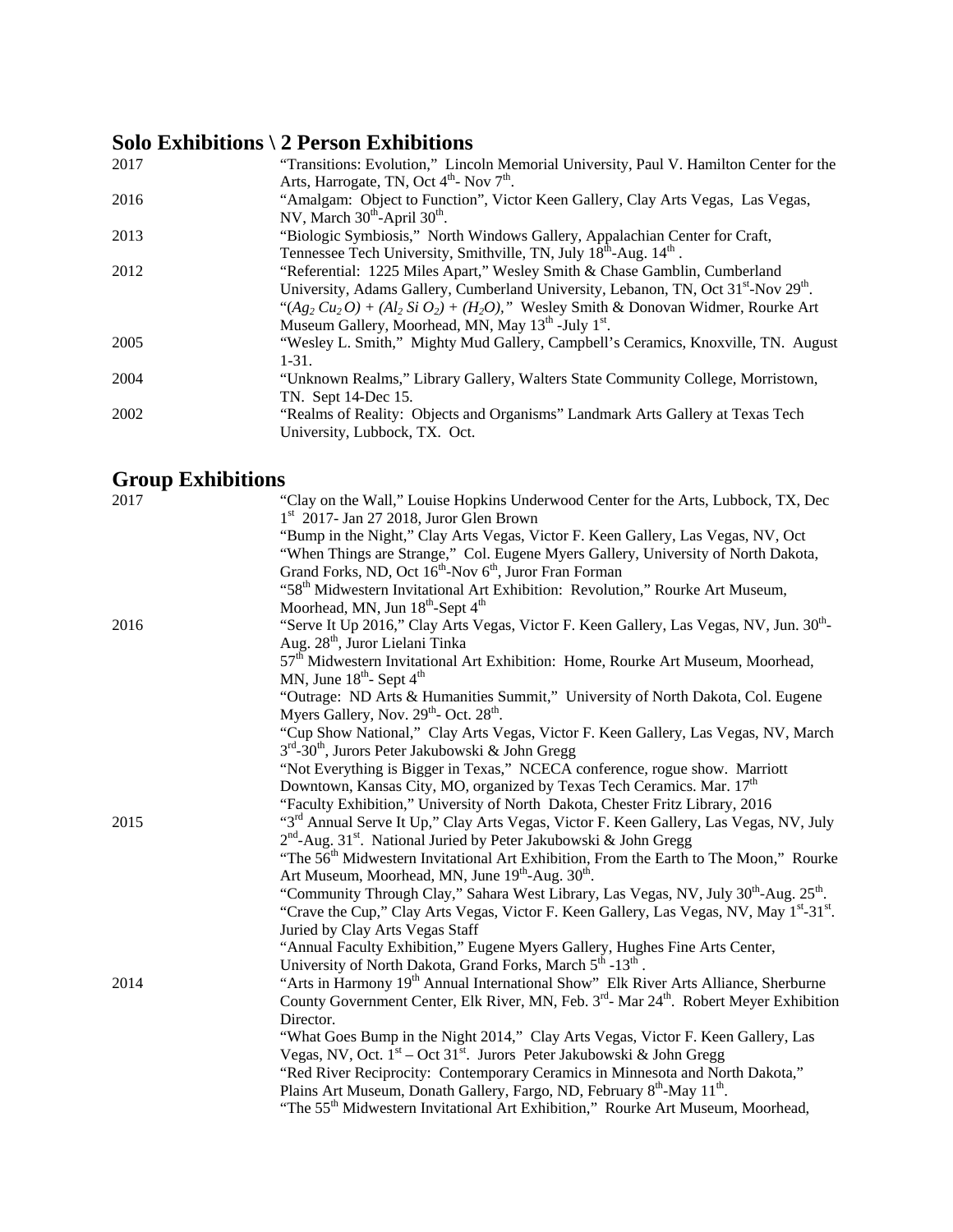|      | MN, June 18 <sup>th</sup> -Aug. 31 <sup>st</sup> . Jurors John Borge, Richard Borge.<br>"Annual Faculty Exhibition," Eugene Myers Gallery, Hughes Fine Arts Center,<br>University of North Dakota, Grand Forks, March 5 <sup>th</sup> -13 <sup>th</sup> .                                                                                |
|------|------------------------------------------------------------------------------------------------------------------------------------------------------------------------------------------------------------------------------------------------------------------------------------------------------------------------------------------|
| 2013 | "Hard Ware: National Ceramics Exhibition," Hill Country Arts Foundation, Duncan-<br>McAshan Visual Arts Gallery, Ingram, TX, May 24 <sup>th</sup> -June 22 <sup>nd</sup> . Juror Juan Granados.<br>"The 54 <sup>th</sup> Midwestern Invitational: Signed, Sealed, Delivered," Rourke Museum,<br>Moorhead, MN, June $18th$ – Sept $1st$ . |
| 2012 | "Warren, MN: Community Connect Exhibition," Warren, MN, April 20 <sup>th</sup> -May 4 <sup>th</sup> .<br>"Solo Cup Benefit Exhibition," Baltimore Clayworks, Clayworks Solo Gallery,<br>Baltimore, MD, Aug. 11 <sup>th</sup> -Sept 1 <sup>st</sup> .                                                                                     |
|      | "The 53 <sup>rd</sup> Midwestern Invitational: American Songbook," Rourke Museum, Moorhead,<br>MN, June $18^{th}$ -Sept $9^{th}$ .                                                                                                                                                                                                       |
|      | "37 <sup>th</sup> Annual Invitational Art Auction Exhibit and Fundraiser" Custer County Art &<br>Heritage Center, Miles City, MT, Aug. 18 <sup>th</sup> -Sept. 29 <sup>th</sup> .                                                                                                                                                        |
|      | "Return to Clonmacnoise," Rourke Museum, Moorhead, MN, Mar. 9th-April 1st.<br>"Buffalo: Community Connect Exhibition," Buffalo Historic High School, Buffalo, ND.<br>April 14-28 <sup>th</sup> .                                                                                                                                         |
| 2011 | "1000 Miles Apart," University of Manitoba, One One One Gallery, Winnipeg,<br>Manitoba, Canada. Sept. 29 <sup>th</sup> , 30 <sup>th</sup> - Oct. 1 <sup>st</sup> .                                                                                                                                                                       |
|      | "Journeys," Edina Arts Center, Foss Gallery, Edina, MN, Aug. 11 <sup>th</sup> – Sept 14 <sup>th</sup> .<br>"The 52 <sup>nd</sup> Midwestern: What Would Dante Do?," Rourke Museum, Moorhead, MN, Jun<br>$18^{th}$ -Sept $4^{th}$ .                                                                                                       |
|      | "The Heart Show 2011: Let Them Eat Cake," Rourke Art Gallery Museum, Moorhead,<br>MN, Feb. $13^{th}$ - Feb. $27^{th}$ .                                                                                                                                                                                                                  |
|      | "Celebrate Community," Community Connect Forum, Mountain ND, April 30. Student<br>and faculty ceramics from UND.                                                                                                                                                                                                                         |
|      | "Art & Design Faculty Show," Colonel Eugene E. Myers Art Gallery, University of<br>North Dakota, Grand Forks, ND Jan 11 <sup>th</sup> -20 <sup>th</sup> .                                                                                                                                                                                |
| 2010 | "31 <sup>st</sup> Annual Southeastern Montana Juried Exhibit," WaterWorks Gallery, Miles City<br>MT, Jan $24^{\text{th}}$ – Mar $7^{\text{th}}$ , Juror Sheila Rieman. (1 <sup>st</sup> place in show \$600 award).<br>"Energia 14-15," Energy Gallery, Toronto, Ontario, Canada, Feb 6-13, Juror Ernest C.                              |
|      | Fung.                                                                                                                                                                                                                                                                                                                                    |
|      | -Online Exhibition 23D14-15-2010, Also part of Energy Gallery, Toronto,<br>Ontario, Canada. (3 different pieces displayed other than those in the physical<br>location, will be posted indefinitely.) These 2 exhibitions included works from<br>the USA, Canada, South Korea and China.                                                 |
|      | "3rd Biennial Concordia Continental Ceramics Competition," Concordia University<br>Gallery, Concordia University, St. Paul MN, Jan 28 <sup>th</sup> – Feb 19 <sup>th</sup> , Juror Wil Shynkaruk.                                                                                                                                        |
|      | Open to US, Canada, Mexico, Central America and the Caribbean.<br>"Home: 2010 Juried Exhibition," Traveling exhibition throughout Manitoba, Canada.                                                                                                                                                                                      |
|      | Jurors: Wesley Smith, Ione Thorkelsson, Michael Boss (jurors work invited to travel<br>with show.)                                                                                                                                                                                                                                       |
|      | -St. Norbert Arts Center, St. Norbert, Manitoba, Canada, June 3 <sup>rd</sup> -22 <sup>nd</sup><br>-Wasagaming Community Arts Center, Wasagaming, Manitoba, Canada, July                                                                                                                                                                 |
|      | $16^{th}$ –Aug $11^{th}$ .<br>-Glen P. Sutherland Gallery of Art, Brandon, Manitoba, Canada, Sept 9th-30th.<br>"The 51 <sup>st</sup> Midwestern: Birthright and Legacy," Rourke Museum, Moorhead, MN, Jun                                                                                                                                |
|      | $18^{th}$ -Sept $18^{th}$ .<br>"50/50: The Contemporary Years," North Dakota Museum of Art, Grand Forks, North                                                                                                                                                                                                                           |
|      | Dakota, April 17 <sup>th</sup> - June 13 <sup>th</sup> .<br>"Arts and Humanities Summit 2010: Faculty and Student Exhibition." Dickinson State                                                                                                                                                                                           |
|      | University, Dickinson ND, Oct. $8^{th}$ – Nov $8^{th}$ .                                                                                                                                                                                                                                                                                 |
|      | "North Dakota Pottery Collectors Society Annual Exhibition," University of North<br>Dakota, Col. Eugene Myers Art Gallery, July.                                                                                                                                                                                                         |
| 2009 | "Spring Fantasy," Campbell Library, East Grand Forks MN, Apr 19th-May 22nd.<br>"The 50 <sup>th</sup> Midwestern: Daughters & Sons of Art History," Rourke Museum, Moorhead,                                                                                                                                                              |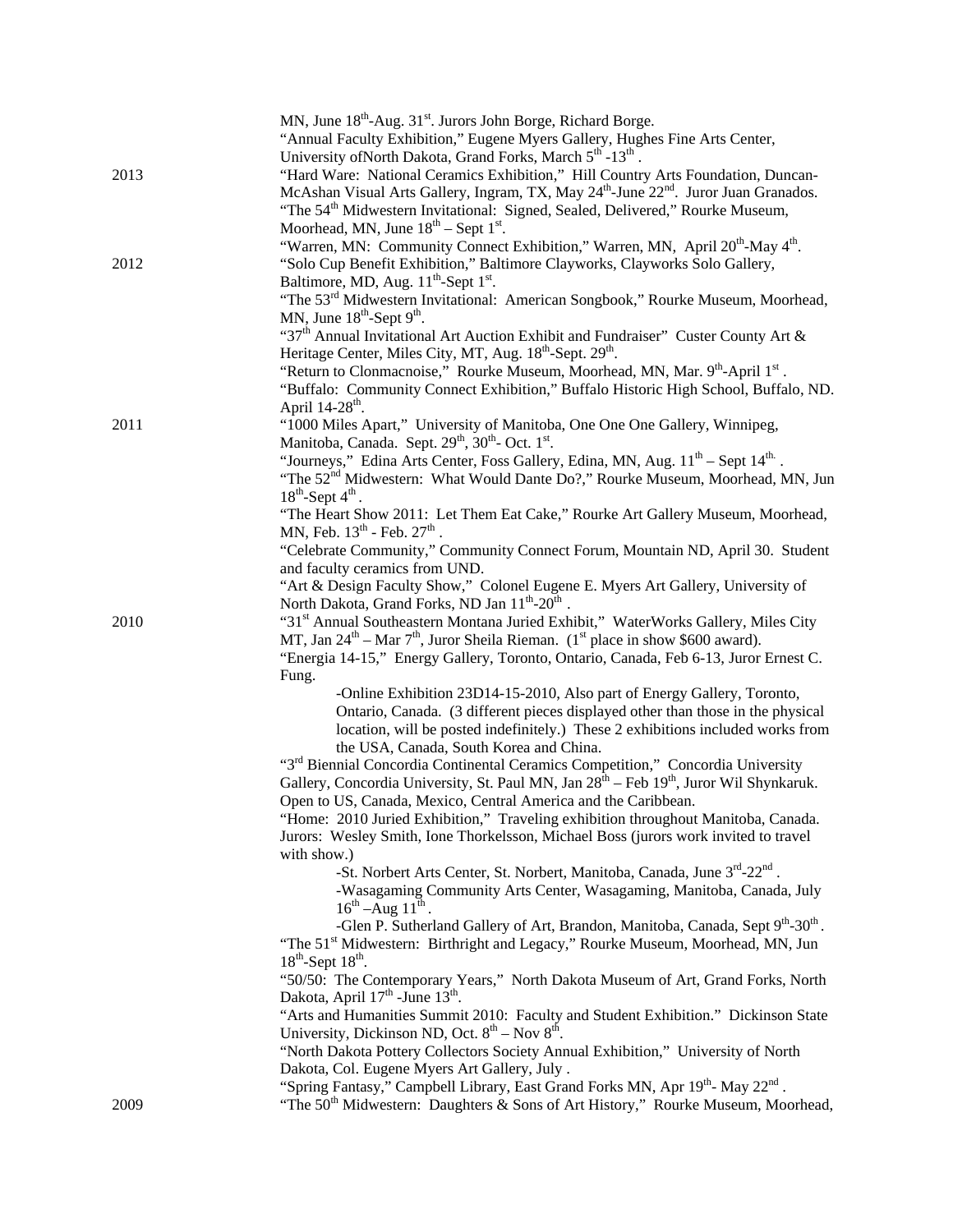|      | MN, Jun. 18-Aug 23rd.                                                                                             |
|------|-------------------------------------------------------------------------------------------------------------------|
|      | "Black Friday," Desoto Row Gallery, Savannah, GA, Nov $25^{th}$ – Dec $5^{th}$ . Open to                          |
|      | national & international entries, Juried by gallery coordinator.                                                  |
|      | "Small Works," Pacific Art League Gallery, Palo Alto, CA, Nov 6 <sup>th</sup> - 30 <sup>th</sup> . Juror Marian   |
|      | Parmenter.                                                                                                        |
|      | "Annual Faculty Show 2009," Colonel Eugene E. Meyrs Art Gallery, University of                                    |
|      | North Dakota, Grand Forks, ND Jan 14th-29 <sup>th</sup> .                                                         |
| 2008 | "1000 Miles Apart," University of Regina, 5 <sup>th</sup> Parallel Gallery, Regina, Canada, Oct 2 <sup>nd</sup> - |
|      | $4^{\text{th}}$ .                                                                                                 |
|      | "Out of Lubbock: 40 <sup>th</sup> Anniversary Invitational Studio Art Alumni Exhibition,"                         |
|      | Landmark Arts Gallery, Lubbock, TX, Apr. 26 <sup>th</sup> -May 23 <sup>rd</sup> .                                 |
|      | "The 49 <sup>th</sup> Midwestern: Neo-Dada," Rourke Museum, Moorhead, MN, Jun. 18-Sept. 7 <sup>th</sup> .         |
|      | "North Dakota Pottery Contest," Minot Convention Center, Minot, ND, Sponsored by                                  |
|      | North Dakota Pottery Collectors Society, Jun 7 <sup>th</sup> -9 <sup>th</sup> .                                   |
|      |                                                                                                                   |
|      | "Arts in Harmony 2008," Sherburne County Government Center, Elk River MN,                                         |
|      | Sponsored by Elk River Arts Alliance, Jurors Lin Nelson-Mayson and Paul Benson. Feb.                              |
|      | $4th$ – March 28 <sup>th</sup> .                                                                                  |
|      | "29 <sup>th</sup> Annual Southeastern Montana Juried Exhibit," Custer County Art & Heritage                       |
|      | Center, Miles City MT, Juror Gretchen Bederman, Jan 27 <sup>th</sup> – March 16 <sup>th</sup> .                   |
|      | "Arts and Humanities Summit 2008." Bismarck State College, Bismarck ND, Oct. 4th –                                |
|      | $18^{th}$ .                                                                                                       |
|      | "Evening of the Arts: Faculty, Students & Alumni," Empire Arts Center, Grand Forks,                               |
|      | ND, Oct. $17^{th}$ -Nov. $17^{th}$ .                                                                              |
|      | "DepARTment 2008: An Exhibition of Works By UND Art Faculty and Teaching                                          |
|      | Staff," Colonel Eugene E. Meyrs Art Gallery, University of North Dakota, Grand Forks,                             |
|      | ND Jan 14th-25th.                                                                                                 |
| 2007 | "1000 Miles Apart," University of Manitoba, Winnipeg Canada, Sept 28/29.                                          |
|      | "Silent Art Auction," Third Street Gallery, Grand Forks ND, July 21st.                                            |
|      | "Wings Tails Hooves & Scales: An Art Exhibition Celebrating Animals," Greater                                     |
|      | Columbus Convention Center, Columbus OH, Feb 22 <sup>nd</sup> -25 <sup>th</sup> .                                 |
|      | "DepARTment 2007: An Exhibition of Works by Art Faculty & Teaching Staff of                                       |
|      | UND," Colonel Eugene E. Meyrs Art Gallery, University of North Dakota, Grand Forks,                               |
|      | ND Jan $10^{th}$ - Feb $15^{th}$ .                                                                                |
| 2006 | "Arts and Humanities Summit 2006," Reinke Visual Arts Gallery, NDSU, Fargo ND, Oct                                |
|      | $27^{th}$ -28 <sup>th</sup> .                                                                                     |
|      | "Ceramic Residencies of the South," Carbondale Clay Center, Carbondale, CO. Sept 1st                              |
|      | $-30^{th}$ .                                                                                                      |
|      | "Renaissance Center: Appalachian Center for Crafts," Renaissance Center, Dixon, TN.                               |
|      | Jul 21st -Aug $26^{\text{th}}$ .                                                                                  |
|      | "Southern Highlands: Appalachian Center for Crafts," Folk Art Center, Asheville, NC.                              |
|      | April-9-June 26.                                                                                                  |
|      | "Artist in Residence Exhibition 2006," Gallery One, Appalachian Center for Craft,                                 |
|      | Tennessee Tech University, Smithville, TN. March 12 - April 15.                                                   |
|      | "2006 Summer Workshop Faculty Exhibition," Gallery Two, Appalachian Center for                                    |
|      | Craft, Tennessee Tech University, Smithville, TN. June 1 - August 4.                                              |
| 2005 | "Earth, Wheel, and Fire: 2005 International Juried Exhibition" International Museum of                            |
|      | Art & Science, McAllen TX. Feb 19 - Apr 3.                                                                        |
|      | "2005 Summer Workshop Faculty Exhibition," Gallery Two, Appalachian Center for                                    |
|      | Craft, Tennessee Tech University, Smithville, TN. June 1 - August 3.                                              |
|      | "Wings, Tails, Hooves & Scales: an Art Exhibition Celebrating Animals" Greater                                    |
|      | Columbus Convention Center, Columbus OH. Feb 24-27                                                                |
|      | "Lubbock Arts Festival," Texas Tech University Gallery, Lubbock, TX. April 15-17.                                 |
|      | "Appalachian Center for Craft: The Faculty, The Resident Artists," Leu Art Gallery,                               |
|      | Belmont University, Nashville, TN. May 9 - July 8.                                                                |
|      | "Grainger County Tomato Festival Art Competition," Fairgrounds, Rutledge, TN. (1st                                |
|      | place sculpture) July 29-31.                                                                                      |
|      |                                                                                                                   |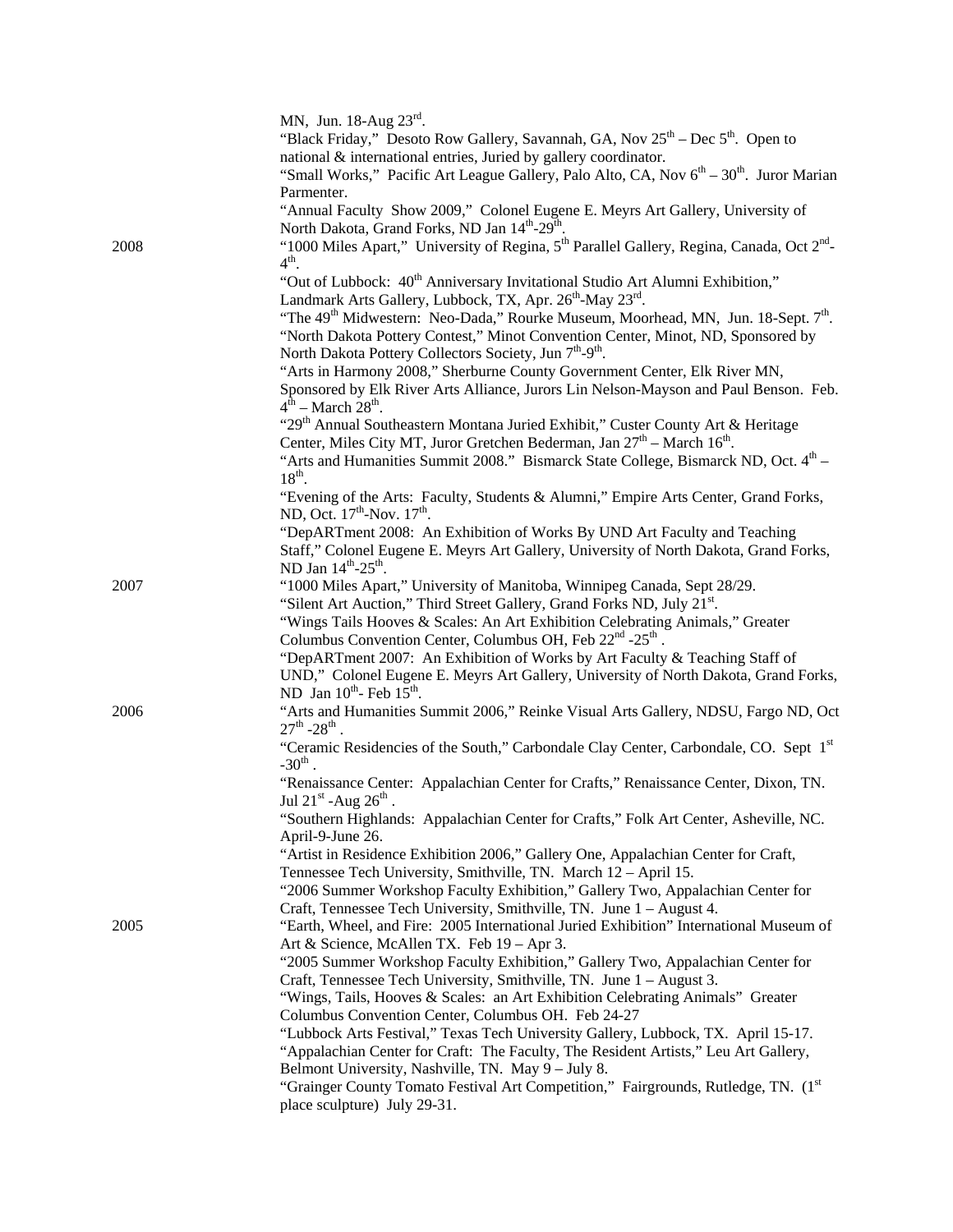|                      | "Artist in Residence Exhibition 2005," Gallery One, Appalachian Center for Craft,                             |
|----------------------|---------------------------------------------------------------------------------------------------------------|
|                      | Tennessee Tech University, Smithville, TN. March 9 - April 13.                                                |
| 2004                 | "TACA: Best of Tennessee Craft, Biennial Exhibit," Tennessee State Museum,                                    |
|                      | Nashville, TN. Sept 25, 2004-Jan 9, 2005. Juror Toni Sikes.                                                   |
|                      | "Preview of Art 2004" Tennessee Performing Arts Center, Nashville, TN. April 2004.                            |
|                      | "Summer Workshop Faculty Exhibition" Gallery One, Appalachian Center for Crafts,                              |
|                      | Tennessee Tech University, Smithville, TN. June 1-August 3.                                                   |
|                      |                                                                                                               |
|                      | "Craft Center Resident Artists" Gallery One, Appalachian Center for Crafts, Tennessee                         |
|                      | Tech University, Smithville, TN. April 23-June 4.                                                             |
|                      | "Vitrified Clay National: Form & Content" Rockport Center for the Arts, Rockport, TX.                         |
|                      | Feb 11-Mar 14. Jurors Juan Granados and Von Venhuizen.                                                        |
| 2002                 | "Plain Arts IV International Juried Exhibition" Pittsburg State University Gallery,                           |
|                      | Pittsburg, KS. Juror Sandra Blain                                                                             |
|                      | "Recent Ceramic Graduate Students" Pewabic Pottery, Detroit MI. June 7 <sup>th</sup> -July 20 <sup>th</sup> . |
|                      | Juror Hideaki Miyamusa.                                                                                       |
| 2000                 | "Y2Klay", Buddy Holly Center, Lubbock TX. Jamie Walker, Juror.                                                |
|                      | "Graduate Student Show", Texas Tech University Landmark Arts Gallery, Lubbock TX.                             |
|                      | "Small Works in Clay From Texas Tech University". Curated by Martie Geiger-Ho,                                |
|                      | Organized by I-Kiln Studio in Hong Kong, China.                                                               |
| 1999                 | "Sculptures of Steel," University of Tennessee, A-1 Gallery, Knoxville TN. Aug.                               |
|                      | "University of Tennessee Juried Student Show," Ewing Museum of Art and Architecture,                          |
|                      | Knoxville TN.                                                                                                 |
| 1998                 | "University of Tennessee Juried Student Show," Ewing Museum of Art and Architecture,                          |
|                      | Knoxville TN.                                                                                                 |
|                      |                                                                                                               |
|                      |                                                                                                               |
| <b>Honors/Awards</b> |                                                                                                               |
| 2014                 | "UND Faculty Spirit Award," University of North Dakota/UND Foundation.                                        |
|                      | Recognizing contributions in teaching, research & service.                                                    |
| 2012                 | Award to Department. "Engaged Department" award from UND's Center for                                         |
|                      | Community Engagement.                                                                                         |
| 2011                 | Nomination for UND Center for Community Engagement's Public Scholar Award.                                    |
| 2010                 | "31 <sup>st</sup> Annual Southeastern Montana Juried Exhibit," WaterWorks Gallery, Miles City                 |
|                      | MT, Jan $24^{\text{th}}$ – Mar $7^{\text{th}}$ , Juror Sheila Rieman. (1 <sup>st</sup> place in show award).  |
| 2005                 | "Fine Art & Cultural Heritage Exhibition," Grainger County Tomato Festival. Rutledge                          |
|                      | County High School, Rutledge TN. July 22-24. (Best of Show award)                                             |
| 2004                 | "Fine Art & Cultural Heritage Exhibition," Grainger County Tomato Festival. Rutledge                          |
|                      | County High School, Rutledge TN. July 23-25. (Received 4 <sup>th</sup> place award)                           |
| 1994                 | Tennessee Valley Fair Student Exhibition, Tennessee Valley Fairgrounds, Knoxville,                            |
|                      | TN. Best of show, (purchase award)                                                                            |
|                      | Scholastic Arts Competition, Knoxville TN, Gold keys, Silver Keys and Honorable                               |
|                      | Mentions                                                                                                      |
|                      | Scholastic Arts Portfolio Competition, Knoxville TN. Winner with portfolio entered into                       |
|                      | National Competition with T-pot chosen to be part of the National Traveling exhibition.                       |
| 1993                 | Tennessee Valley Fair Student Exhibition, Tennessee Valley Fairgrounds, Knoxville, TN.                        |
|                      | (Best Sculpture, cash award)                                                                                  |
|                      | Scholastic Arts Competition, Knoxville TN. Gold key, Silver key, and honorable<br>mention.                    |

### **Service**

Service at the University of North Dakota is an extensive document broken down into:

**Educational & Community Service Departmental Service University Service/ Service to Field Student Achievements**